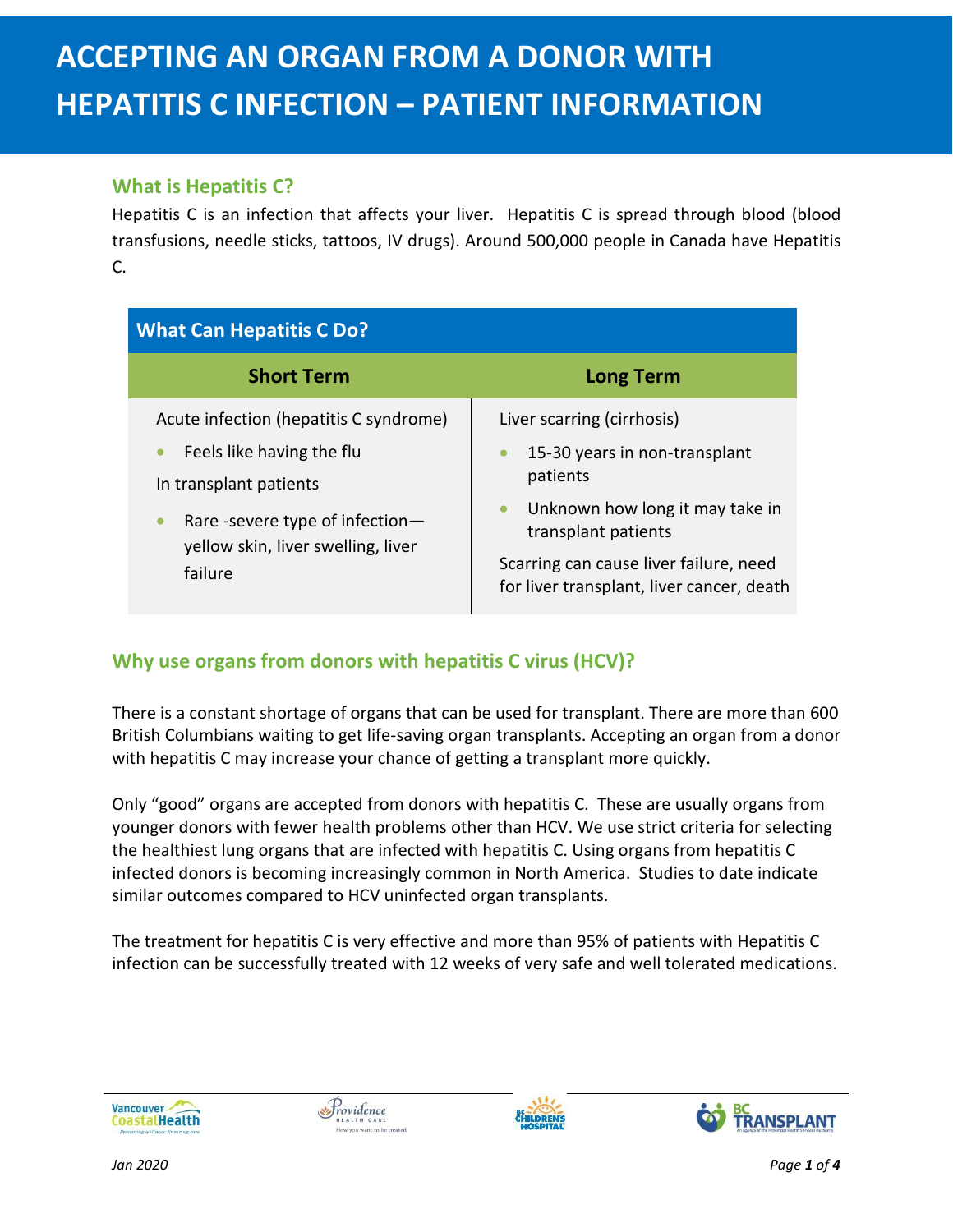### **How is Hepatitis C treated?**

Current therapy for hepatitis C is very effective and well tolerated. Treatment involves taking one pill once daily for 12 weeks. The side effects for hepatitis C therapy are generally mild and include headache, stomach ache, and feeling tired. The cost of the hepatitis C treatment will be covered by BC PharmaCare. Your PharmaCare deductible, if any, will be covered by patient assistance programs.

## **After Transplant Hepatitis C Treatment**

- A transplant infectious disease specialist will oversee your treatment
- You will start your antiviral treatment immediately after transplant
- Your transplant infectious disease specialist will ensure you receive the correct treatment for the strain of HCV in the donor
- You will be monitored closely for side effects
- You will be monitored closely to ensure the treatment is working
- Once you are discharged home, you will continue your treatment at home to complete 12 weeks of therapy
- If you are not cured after 12 weeks, your transplant infectious disease specialist will prescribe additional hepatitis C treatment for you.

#### **What we don't know yet:**

- Q: **Will all transplant patients get HCV?** Expect ~100% based on current research
- Q: **Will HCV drugs work as well in patients who get HCV from an organ transplant?** Yes - but this is NOT yet definitely known
- Q: **What is the risk of severe acute infection in transplant patients?** Likely rare (much less than 1%)



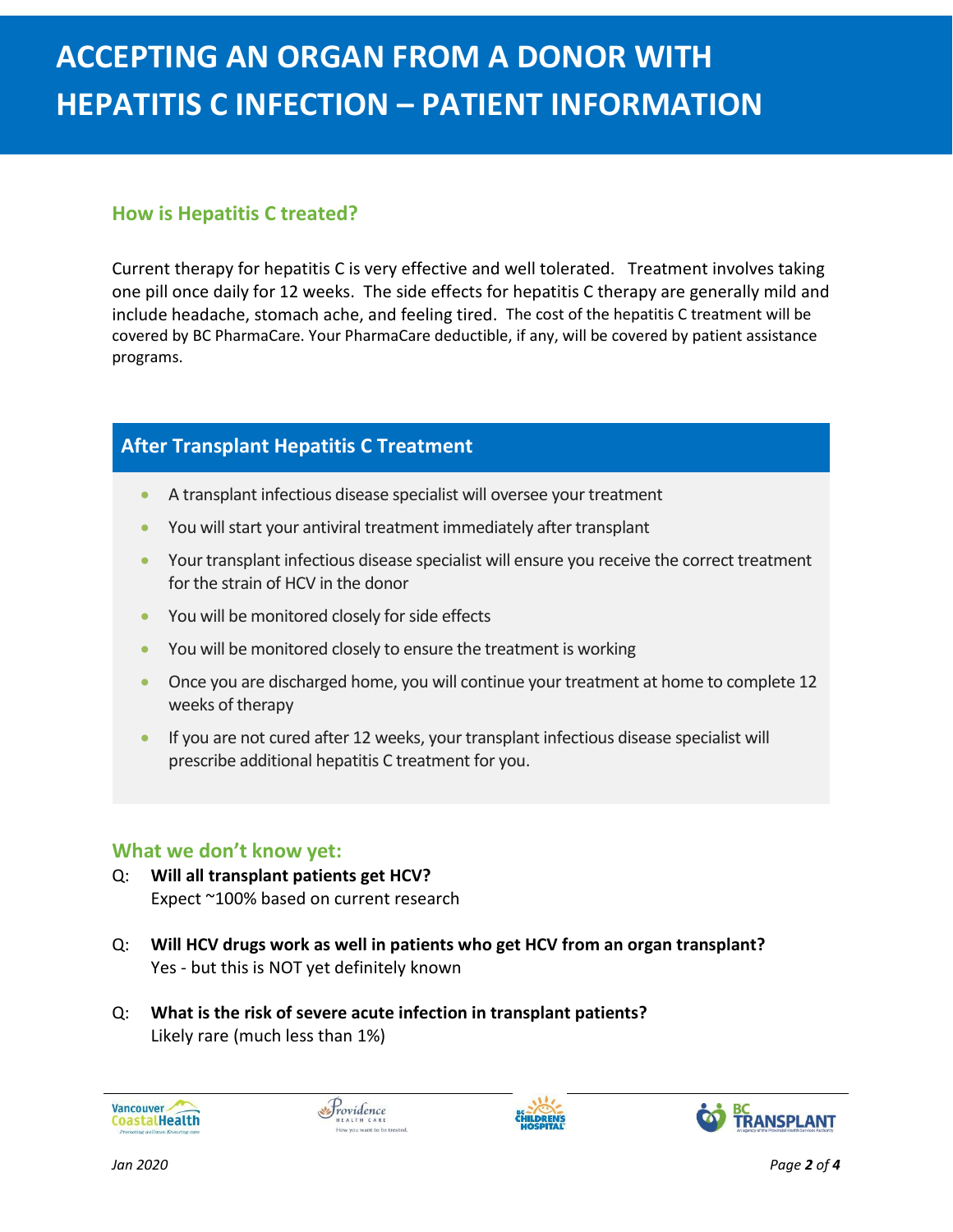#### **Frequently asked questions:**

#### *Q: Can I transmit HCV to other people?*

- − Until you have completed treatment, you can transmit HCV to another person, through blood interaction, and rarely through sex
- − Take precautions when dealing with a cut or wound that bleeds
- − Use a barrier form of protection when having sexual relations while you are being treated for HCV

#### **Q: Would the HCV drugs used cause problems with the other medications I am currently taking?**

The transplant pharmacist will review all your medications after transplant to make sure there would be no issues with the HCV treatment and your other medications/anti-rejection drugs.

#### **Q: What if I am not cured of Hepatitis C from the drugs?**

- − Although we expect you will be cured, there is a possibility that the initial treatment will not cure the infection and you could develop health complications.
- Patients not cured by first-line treatment will be treated with second-line treatment.
- − You will receive all necessary and appropriate treatment for HCV.

# **Who decides if I should accept an organ from a donor with hepatitis C infection?**

The decision to accept an organ from a hepatitis C infected donor is entirely **yours**. If you decide not to accept the organ, you will not lose your place on the waiting list. If you have questions about organs from hepatitis C infected donors, discuss this with a member of your health care team while you are waiting for your transplant.

# **If I do not agree to accept an organ from a donor with hepatitis C infection, will it hurt my chances of getting a standard organ?**

**No.** Everyone has a different level of how much risk they are willing to accept for themselves. The decision to accept the organ is yours. If you decide not to accept the organ, you will not lose your place on the waiting list.